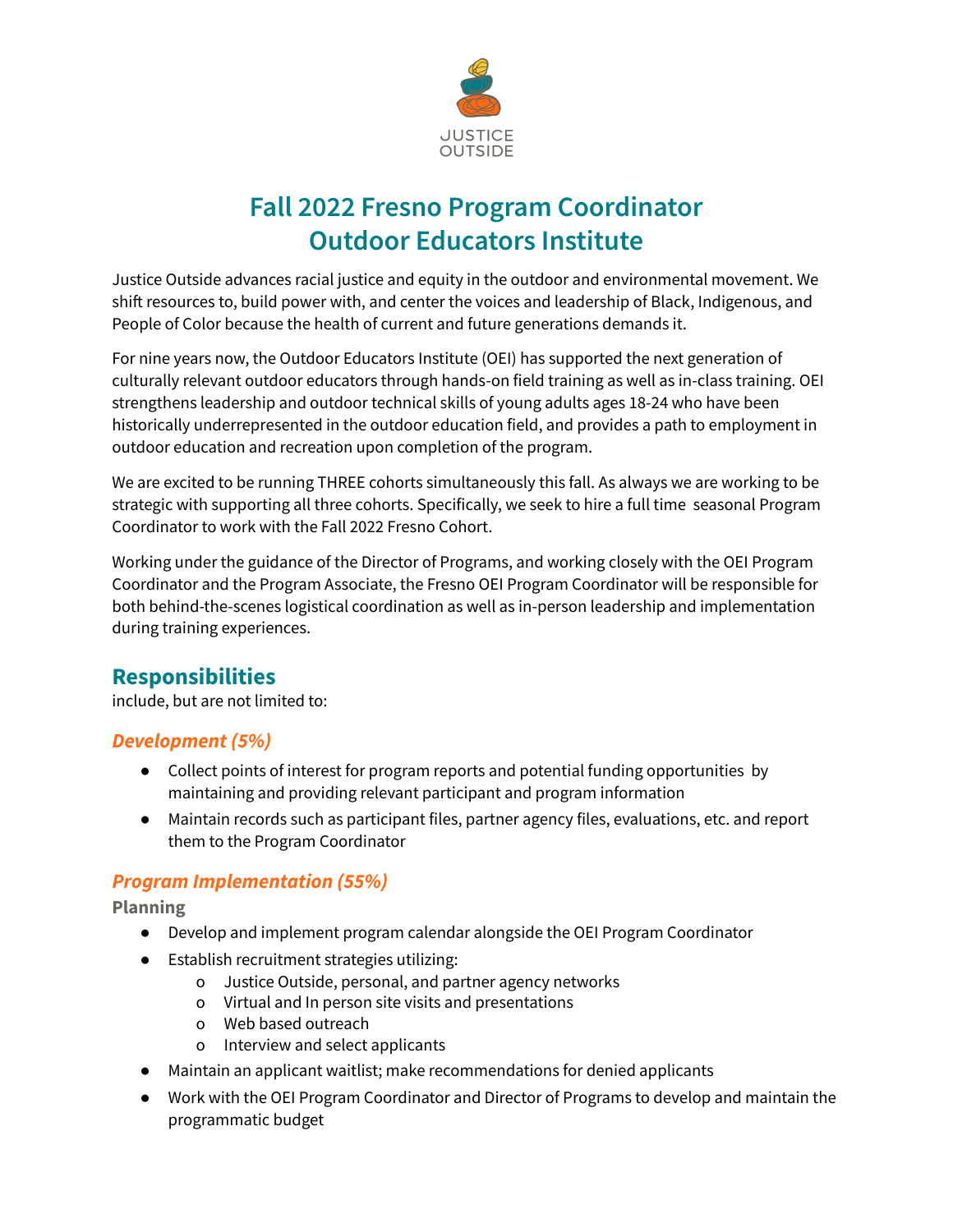**Participant Support**

- Provide orientation and logistical support throughout program
- Debrief and collect feedback on field experiences with participants
- Advocate for participants needs and safety during program days
- Collaborate with the Program Coordinator to build workshops relevant to the program goals and participant needs/wants
- Support participants by building and strengthening culturally relevant outdoor programming with partner organizations
- Report any medical or behavioral issues or concerns to Justice Outside
- Provide support and mentoring to participants as they participate in the program

#### **Evaluation**

- Create program evaluation tools to capture feedback and identify opportunities for program evolution
- Consolidate data and outcomes to generate reports for stakeholders

#### *Partner Relations (20%)*

- Support partner agencies by making programmatic recommendations regarding:
	- o Issues of access
	- o Curriculum content with a lens on cultural relevance and inclusion
- Serve as primary contact for, partner agencies regarding:
	- o Scheduling and logistics
	- o Participants medical / behavioral issues and needs
- Track and monitor program delivery and report back to the OEI Program Coordinator and partners
- Provide agreement information needed to compensate our parents and contractors to the OEI Program Coordinator
- Fulfill other duties as assigned

#### *Supervision of the Fresno Program Assistant(s) (20%)*

- Aid in the recruitment of a program assistant that will help run the program
- Serve as the primary point of contact for the Fresno Program Assistant(s)
- $\bullet$  Maintain a weekly check in meeting with program assistant(s)
	- meetings include checking in, delegating tasks for weekend, provide feedback and coaching for successful programming implementation
- Delegate the support you need and work load of program assistant(s)
- $\bullet$  Collect invoices and relevant information from program assistant(s) to ensure their compensation is delivered in a timely manner
- Support program assistant(s) in tracking and maintaining participant information necessary for participation
- Ensure program assistant(s) keep track and upload their receipts and keep within budget
- Support program assistant(s) in developing and implementing programming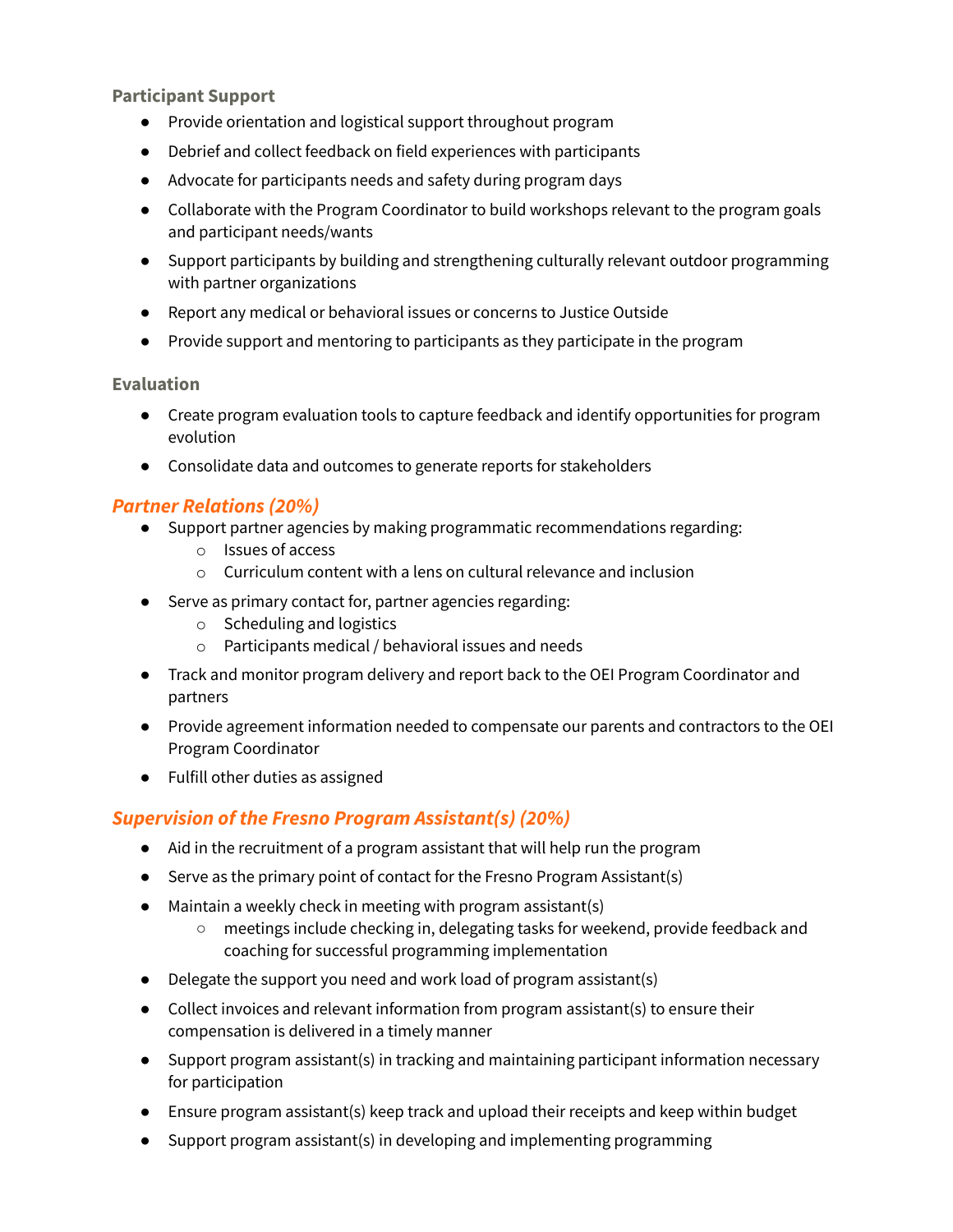## **Qualifications**

- Experience successfully developing and implementing curriculum with a focus on racial justice and equity
- Strong English oral and written communication skills (bilingual / multilingual a plus)
- Experience coordinating logistics for outdoor experiences
- Strong facilitation skills with the ability to create and hold a professional and brave space through difficult conversations, high emotions, and Social Justice themed curriculum
- Proven ability to monitor and maintain programmatic budgeting
- Ability to effectively communicate the values and expectations of Justice Outside
- Experience supervising adult participants, staff and volunteers
- Strong attention to detail and organizing skills
- Proven ability to work both as part of a team and independently
- Strong community engagement and organizing skills
- Ability to use Microsoft Suite, Google Office and social media platforms
- Ability and comfort to drive a 15-passenger van
- Applicants do not have to live in the Fresno area but are strongly preferred.

## **Time Commitment**

This is a seasonal full-time, 40 hours a week, position between the start date of June 6 - December 2, 2022. This position requires working weekends, occasional evenings, and traveling to remote locations within a 2 – 2.5 hour radius of the Fresno area. A personal vehicle is not required as one can be provided for you to implement the program.

## **Location**

Our office is based in downtown Oakland, CA. Currently we are working from home and this will continue until the state of California and Justice Outside determine that it is safe to return. The Fresno Program Coordinator will work remotely in the location of the OEI Fresno Program.

## **Salary & Compensation:**

The position will include partial health benefits for the duration of the position and time off accrual. The selected applicant will receive \$20.00 an hour for an estimated 1,040 hours. Travel reimbursements are also given at 58.5 cents per mile with a personal vehicle.

## **Applying:**

To apply, please send a resume and cover letter to Lau Hernandez, OEI Program Coordinator, at [lau@justiceoutside.org.](mailto:lau@justiceoutside.org) Applications will be accepted on a rolling basis and the position will remain open until filled.

*OEI graduates are encouraged to apply.*